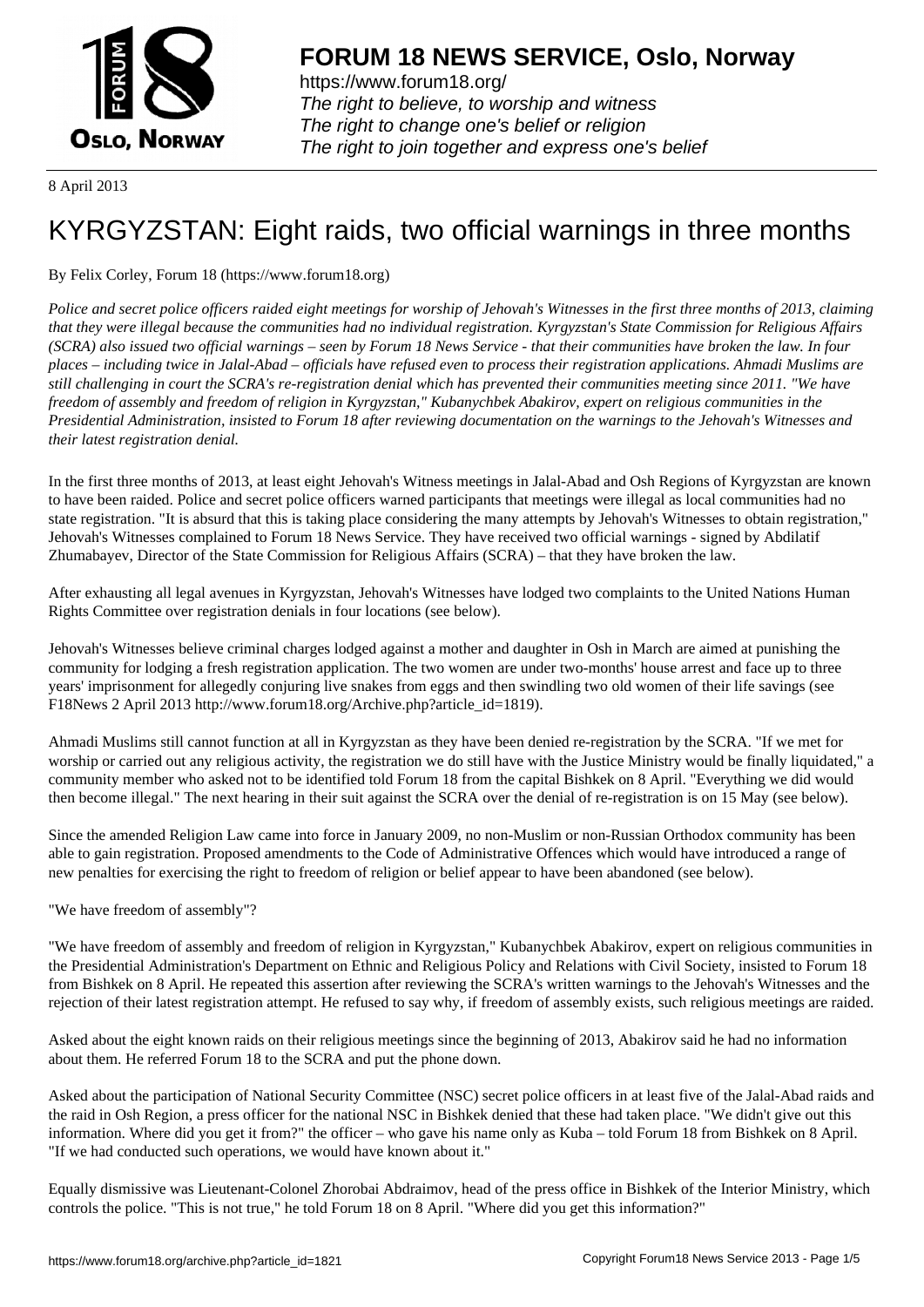Legal challenge

Bishkek's Ahmadi Muslim community is continuing to challenge the SCRA's denial of their re-registration application at Bishkek City Court, community members told Forum 18. Their challenge was initially rejected by Bishkek's Inter-District Economic Court on 30 January, a decision the community then appealed against to the City Court. Their appeal is due to be heard on 15 May.

Because of the re-registration denial, the Ahmadi community has not been able to meet for worship since July 2011. The General Prosecutor's Office has also sought to have the community banned as "extremist" (see F18News 19 December 2012 http://www.forum18.org/Archive.php?article\_id=1784).

## Jalal-Abad raids

At least seven Jehovah's Witness meetings were raided in four separate locations in Jalal-Abad Region in January, February and March, Jehovah's Witnesses complained to Forum 18. The NSC secret police were involved in five of the raids and the Police's 10th Department (which supposedly counters terrorism and extremism) in four of them.

On 20 January, police raided a Jehovah's Witness meeting in a rented facility in Kochkor-Ata. Officers told community members they were banned from holding a religious meeting there.

The same day officers of the NSC secret police and the Police's 10th Department raided and halted separate meetings in Kerben, Mailii-Su and Bazar-Korgon. In all three locations, officers claimed it was illegal for Jehovah's Witnesses to meet without registration of a local religious organisation, despite the fact that Jehovah's Witnesses have national registration. In Kerben, officers took written statements from many of the persons in attendance.

On 10 February, police again raided and halted a Jehovah's Witness meeting in Mailii-Su, insisting again that they cannot meet without local registration. Exactly a month later, on 10 March, the Mailii-Su community was raided yet again by the Deputy Chief of the local NSC secret police and Chief of the Police Department on Crimes. They stopped the meeting and instructed them that they cannot meet without registration of a local religious organisation.

On 26 March, officers of the NSC secret police and the Police's 10th Department again raided a Jehovah's Witness meeting in Kerben and order it to be terminated.

Individuals have also been summoned to repeat these warnings. On 21 January, the NSC secret police in Karakul summoned one Jehovah's Witness to explain why Jehovah's Witnesses hold religious meetings without registration as a local religious organisation. On 28 February, the Mayor's office of Mailii-Suu summoned several Jehovah's Witnesses to explain why they hold religious meetings in the region without registration as a local religious organisation.

## Osh raid

The Jehovah's Witness community in Osh was similarly raided on 26 March. Representatives of the NSC secret police, Mayor's office and Police's 10th Department observed their meeting. Afterwards the officials "rudely interrogated several persons in attendance and informed them that Jehovah's Witnesses may not meet in the city of Osh without registration as a local religious organisation".

## Two written warnings

On 1 April, Jehovah's Witnesses received two written official warnings from Zhumabayev, Director of the SCRA, seen by Forum 18.

On 13 March, Zhumabayev – in a letter drafted by Yusupzhan Kadyrazhiev – warned the community in Karakol in Issyk-Kul Region that its rental of premises since August 2012 for religious meetings in the nearby town of Pristan-Przhevalsky was illegal as the community does not have state registration. It said this was in violation of Article 8 of the Religion Law.

The second – drafted by Kanybek Mamataliyev and dated 1 April – warned the national Jehovah's Witness organisation that its Osh branch had been meeting without the necessary registration and distributing religious literature without the necessary official marking. It said these violations had been detected during the 26 March raid on the Osh Jehovah's Witness meeting, attended by more than 100 people and held in a local restaurant. It said that alongside officials of the southern branch of the SCRA, "officials of corresponding state structures" took part in the raid, though without identifying them.

Kadyrazhiev declined to discuss the 13 March warning he had drafted on behalf of Zhumabayev. "If you've read it, you can see what he wrote," he told Forum 18 from Bishkek on 2 April. Asked if the Soviet system had returned with a requirement for religious communities to have registration before they could hold religious meetings, Kadyrazhiev laughed. He then put the phone down.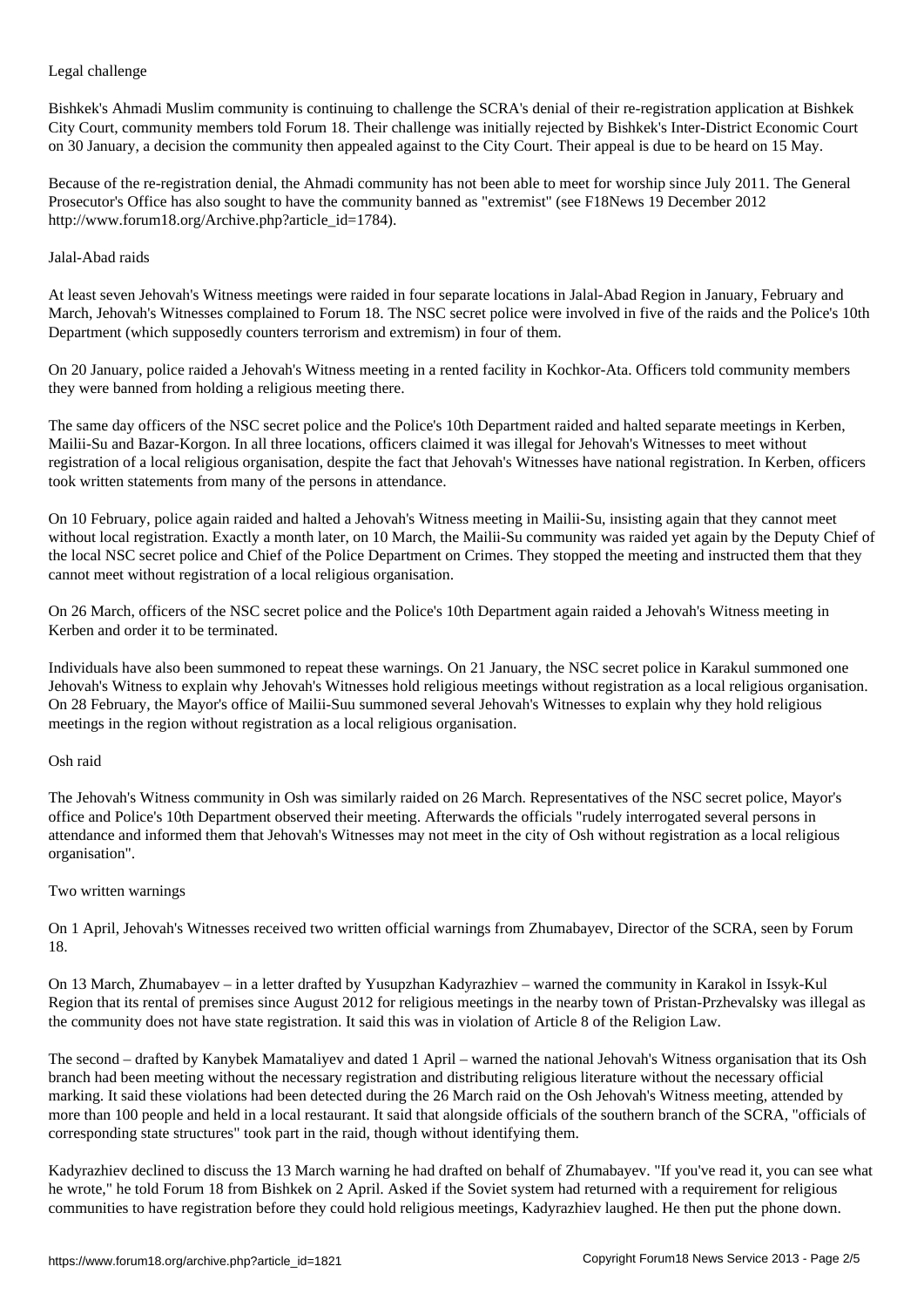Mamataliyev maintained to Forum 18 the same day that the Osh community of Jehovah's Witnesses must abide by the law. He said that Jehovah's Witnesses have 41 registered communities in Kyrgyzstan, but the Osh community is not one of them, so cannot meet for worship.

But registration applications denied

Jalal-Abad's Jehovah's Witness community gathered the required 200 founders and submitted the notarised list to be approved by Jalal-Abad City Kenesh (Council) on 28 January in line with the registration requirements in the Religion Law.

On 29 March, Muratali Tagaev of Jalal-Abad City Kenesh wrote to the Jehovah's Witness community to say that it was unable to verify their list of 200 founders. He said that at a 26 March meeting, the Kenesh's Permanent Commission on Social Questions had decided that Kyrgyzstan's Constitution mandates the separation of religion and the state. "Furthermore, in connection with the absence of a juridical evaluation of your statute, the city Kenesh advises you to turn to the justice authorities for a juridical evaluation and the granting of an assessment," declares the letter, seen by Forum 18.

This refusal of the Kenesh to approve the list of founders – a requirement for all registration applications under Article 10, Part 2 of the 2009 Religion Law – means that the Jalal-Abad Jehovah's Witness application cannot be handed further to the SCRA.

"This requirement is obviously being used as a pretext to prevent religious minorities like Jehovah's Witnesses from obtaining registration of religious organisations," Jehovah's Witnesses complained to Forum 18.

Emil Baymurzayev, head of administration at Jalal-Abad City Kenesh, told Forum 18 on 27 March that the Jehovah's Witness application was an issue for its Permanent Commission on Social Questions. Matlyuba Saidaliyeva of the Commission told Forum 18 the same day that it was putting the issue to Kenesh deputies at their next meeting. She did not inform Forum 18 that the Commission meeting the day before had declined to approve the application allowing it to be sent on to the SCRA in Bishkek.

## Arbitrary registration denial?

Saidaliyeva told Forum 18 that the Jehovah's Witness application was the first from a religious organisation that the Jalal-Abad City Kenesh has been asked to approve since the Religion Law was amended.

"This confirms my suspicion that all of the religious communities registered since the new law came into force in early 2009 did not have to have their list of founding members approved by the Kenesh, unlike what the SCRA insists for Jehovah's Witnesses," they complained to Forum 18.

Mamataliyev of the SCRA in Bishkek – after reviewing the Kenesh decision to refuse to process the Jehovah's Witness application – insisted that the community "must have made some mistake". "If the application is in order and lodged in accordance with the law, a community can register," he claimed to Forum 18 from Bishkek on 2 April. "But this is a decision for each Kenesh – they are like mini-parliaments."

Mamataliyev refused to say what Jehovah's Witnesses – and other religious communities in a similar position – should then do if they wish to gain registration.

Many Protestant churches have chosen not to seek state registration in view of what they regard as unnecessary and arbitrary registration requirements in the 2009 Religion Law.

## Earlier failed attempts

Three earlier attempts to register Jehovah's Witness communities in Osh, Naryn and Jalal-Abad in 2010 failed. The Keneshes of Osh, Naryn and Jalal-Abad all rejected the applications, stating that they could not approve the list of members because there is no government order in place stipulating the process and criteria to be used.

Jehovah's Witnesses therefore applied to the SCRA for registration, attaching the letters from the local city councils and all documents needed for registration. In February 2011, the SCRA determined that it could not grant registration without prior approval of the list of founding members by the local city councils.

Jehovah's Witnesses tried to challenge this refusal in court. On 21 July 2011, Bishkek Inter-District Economic Court granted the appeal in part, ruling that the SCRA's February 2011 decision to refuse registration was unlawful. This decision was overturned on appeal.

In September 2012, Jehovah's Witnesses lodged a complaint (seen by Forum 18) to the United Nations (UN) Human Rights Committee in Geneva. It outlined their case that the denial of registration to three of their communities in southern Kyrgyzstan is a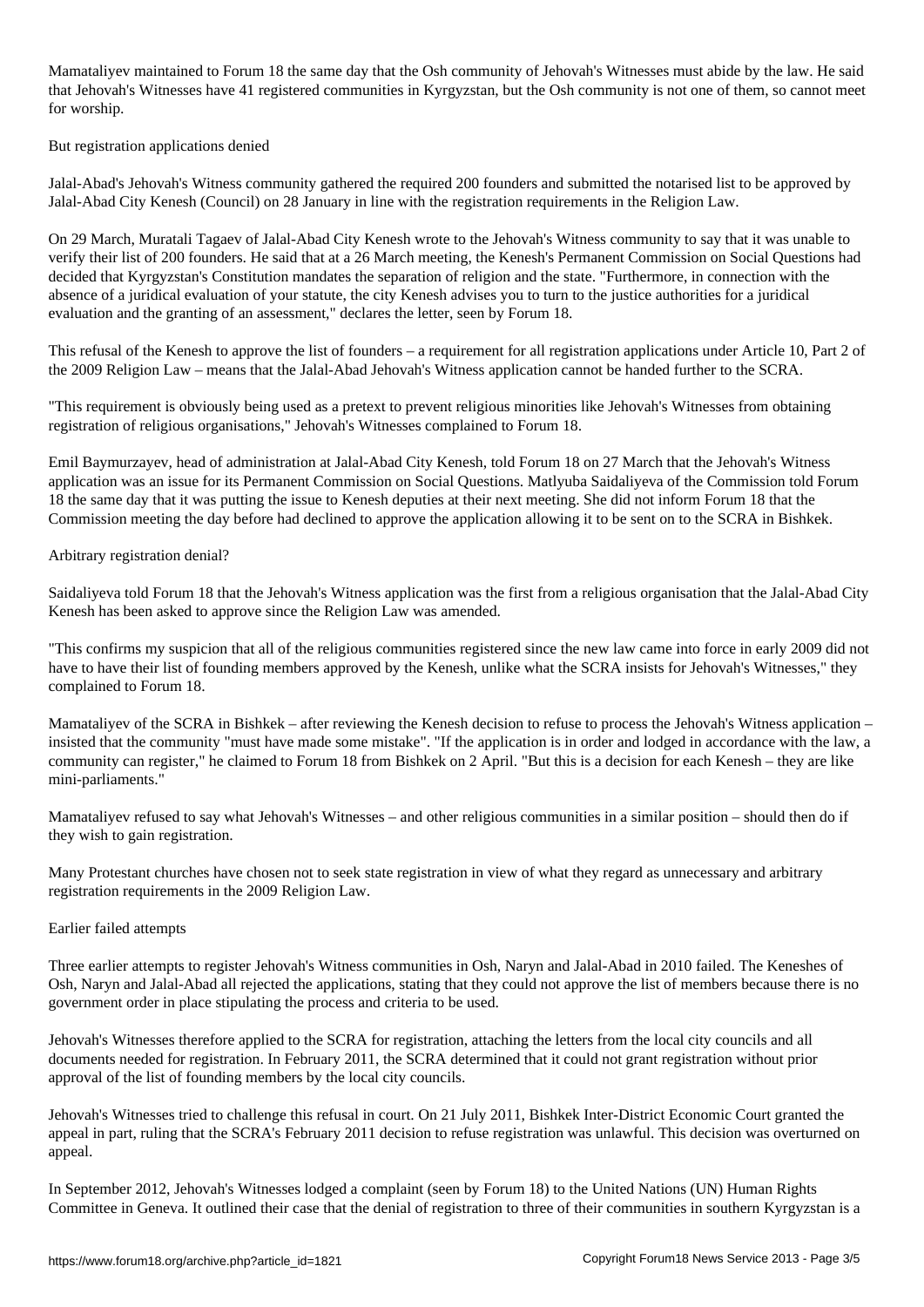http://www.forum18.org/Archive.php?article\_id=1784).

The Jehovah's Witness application in Kadamjay in Batken Region – lodged in October 2010 - was also rejected. The first rejection – with no explanation – came in December 2010. On 30 March 2011, Kadamjay Kenesh issued a second decision that it would not approve the list of members because people living in the region "confess one religion" and that registration would not be granted to Jehovah's Witnesses to "protect the peace and stability" of the region.

Jehovah's Witnesses brought a suit in Batken Inter-District Court against what they regarded as the "unlawful actions of the Council", but the court refused to hear the case. Batken District Court refused to hear their appeal. On 22 May 2012, the Supreme Court ordered Batken District Court to hear the appeal against the lower court decision.

On 31 July 2012, Batken District Court ordered the Inter-District Court to accept the suit and determine whether the actions of Kadamjay Kenesh were lawful. Kadamjay Kenesh appealed against that decision, and on 19 November 2012 the Supreme Court upheld the Kenesh's appeal, arguing that its decision was merely an "informative letter" which cannot be challenged in court.

As their legal options have now been exhausted, on 26 March 2013 Jehovah's Witnesses lodged a further complaint to the UN Human Rights Committee – seen by Forum 18 – about the denial of registration to their Kadamjay community.

New administrative punishments abandoned?

Proposed amendments to the Code of Administrative Offences, which would have introduced heavy administrative penalties for a range of new "offences" punishing those exercising the right to freedom of religion or belief, appear to have been abandoned. Aida Kurmanbaeva of the Justice Ministry's Legislative Drafting Department told Forum 18 from Bishkek on 8 April that her Ministry "is no longer working on this draft". Asked if this means they have now been abandoned, she replied "Yes".

Natalya Sergeeva of the Legal Department of the Committee of Ministers Department confirmed to Forum 18 on 8 April that the Justice Ministry has not presented the draft text again.

The proposed amendments had been prepared by the Justice Ministry in consultation with other state agencies. They were published for public consultation in October 2012. However, the Committee of Ministers Department rejected the amendments on technical grounds on 31 December 2012 and returned them to the Justice Ministry for further work (see F18News 8 January 2013 http://www.forum18.org/Archive.php?article\_id=1788).

A proposed Religious Education and Religious Educational Establishments Law reached the Zhogorku Kenesh (Parliament) on 13 February, according to the parliamentary website. The Law was drafted by Zhogorku Kenesh deputy Kanybek Osmonaliev (see F18News 8 January 2013 http://www.forum18.org/Archive.php?article\_id=1788). The proposed Law has not yet been assigned to a parliamentary committee. (END)

For background information see Forum 18's Kyrgyzstan religious freedom surveys at http://www.forum18.org/Analyses.php?region=30.

More reports on freedom of thought, conscience and belief in Kyrgyzstan can be found at http://www.forum18.org/Archive.php?query=&religion=all&country=30.

A compilation of Organisation for Security and Co-operation in Europe (OSCE) freedom of religion or belief commitments can be found at http://www.forum18.org/Archive.php?article\_id=1351.

Follow us on Twitter @Forum\_18 (http://twitter.com/forum\_18)

Follow us on Facebook @Forum18NewsService (http://www.facebook.com/Forum18NewsService)

All Forum 18 text may be referred to, quoted from, or republished in full, if Forum 18 is credited as the source.

All photographs that are not Forum 18's copyright are attributed to the copyright owner. If you reuse any photographs from Forum 18's website, you must seek permission for any reuse from the copyright owner or abide by the copyright terms the copyright owner has chosen.

© Forum 18 News Service. All rights reserved. ISSN 1504-2855.

If you need to contact F18News, please email us at: f18news @ editor.forum18.org